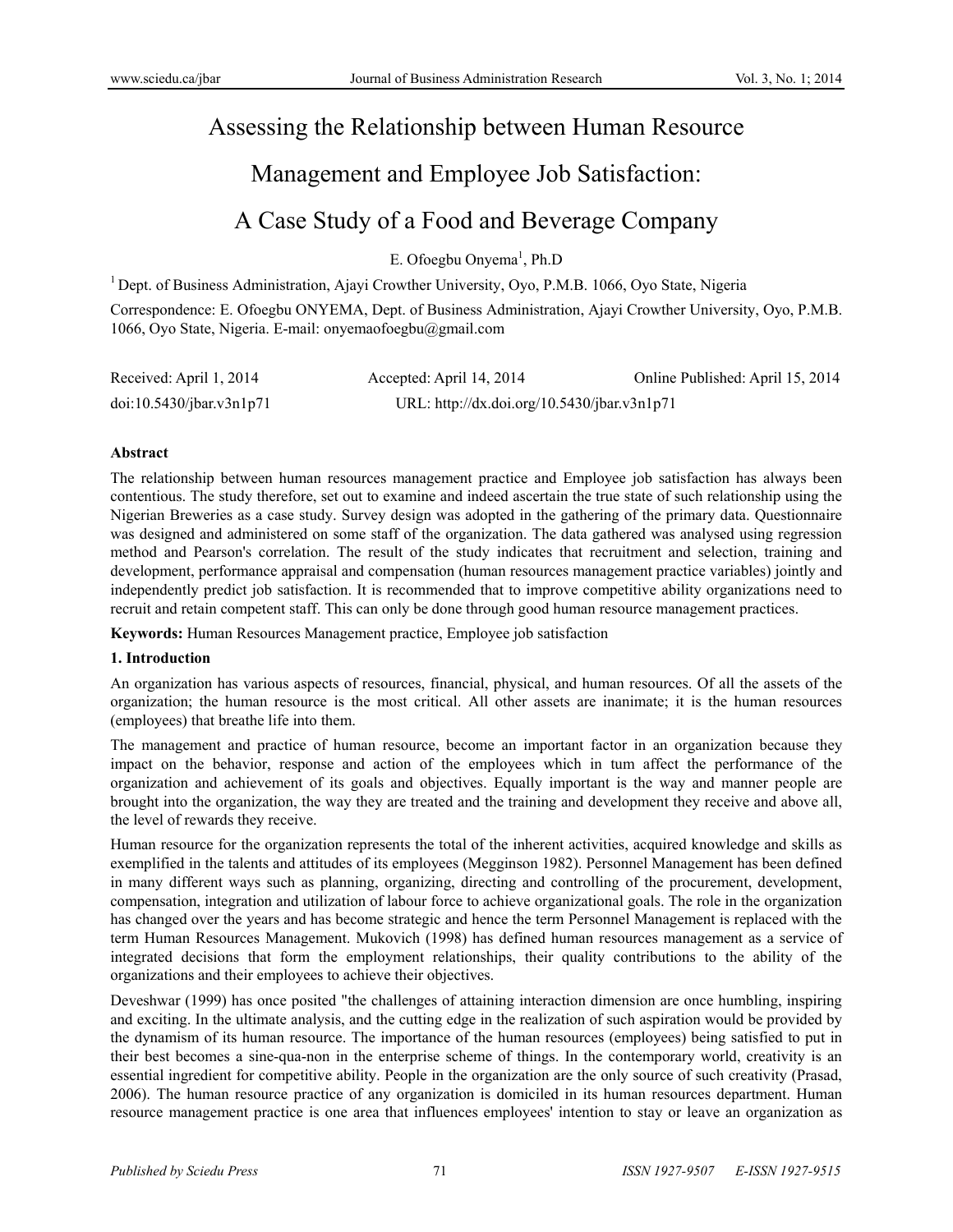well as determining their level of performance, job satisfaction and organization and organizational commitment (Huang, 2000).

Observations have been made that in many Nigerian organizations both private and public apathy and nonchalance on the part of employees are a general phenomenon. Many reasons have been adduced for such apathy, low morale and indifference including poor recruitment process, lack of training and development opportunities, poor management styles, unconducive working environment and above all poor remuneration, all resulting to poor job satisfaction and low morale. The relationship between human resources management practice and employee job satisfaction cannot be ignored and if ignored no job satisfaction would be guaranteed (Guesr 1989, Beereral 1984). Indeed Schuler and Jackson (1987) describe human resource management practice, as how the resources are employed towards the achievement and fulfillment of organizational goals. It has equally been alleged that in most Nigeria organizations, the human resources are not accorded their strategic importance leading to the said apathy, inefficiency, lack of job satisfaction and low morale. A major reason for this study therefore, was to ascertain the role and effect of human resource, management practice on job satisfaction and Performance. In Nigeria organizations It was also to discover whether there is any relationship between training and development and job satisfaction. The study indeed was to try to determine whether recruitment and selection, training and development would jointly predict job satisfaction. A number of factors have been identified as affecting employee job satisfaction. Heck and Rosser (1996) took the view that problem like the nature of the employee, lack of recognition, limited opportunities for career development affect job satisfaction. The study world endeavour to ascertain the veracity or otherwise in the Nigerian context of the above view.

# **2. Research Questions**

It is expected that the study would provide answers to the following questions

- 1) Will recruitment and selection, training and the development, performance, appraisal and reward system predict job satisfaction?
- 2) Is there any significant relationship between recruitment and selection and job satisfaction?
- 3) Is there any relationship between training and development and job satisfaction?
- 4) Will there be any relationship between performance appraisal and job satisfaction?
- 5) Do recruitment and selection, training and development have any effect on job satisfaction?

# **3. Hypotheses of the study**

Certain hypotheses were postulated and tested with the result of the data analysis. Using Null hypothesis: The hypotheses include the following.

- 1) Recruitment and selection, training and development, compensation and performance appraisal will jointly and independently predict job satisfaction
- 2) There is a significant relationship between recruitment and selection and job satisfaction
- 3) There is a significant relationship between training and development and job satisfaction
- 4) There is a significant relationship between compensation and job satisfaction
- 5) There is a significant relationship between performance appraisal and job satisfaction

#### **4. Study Objectives**

A lot has been researched about the determinants of job satisfaction like age, pay, environment, education and work itself. However, little attention seems to have been given to variables like recruitment and selection, training and development and staff appraisal. And their effect on employee job satisfaction in Nigeria. A major objective of this study is therefore, to ascertain whether there is any relationships between human resource management represented by variables highlighted above and employee job satisfaction.

# **5. Literature Review**

It is customary in a study report like this to review relevant work done in the area. Juctus (1980) has termed human resources as "human factors' which refer to a "whole consisting of interrelated, inter-dependent and interacting, physiological, psychological, sociological and ethical components": The increasing interest in human resource is due to the assumption that employees and the management of such employees are important to the success of the firm, (Mueller 1996; Kamere1996; Lado and Wilson 1994; Wright et al (1994). Human resource practice in an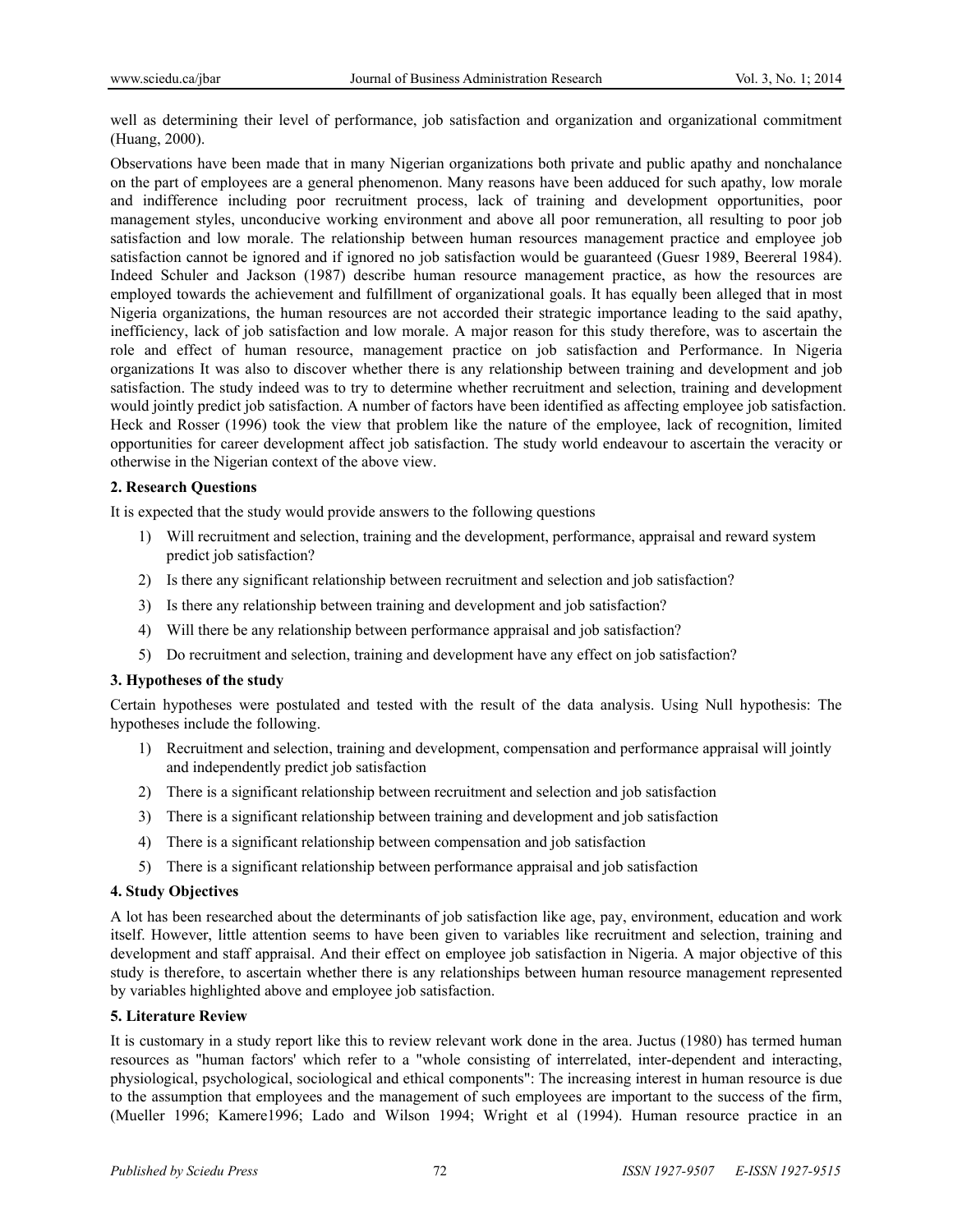organization has been viewed as one area which can influence employees intention to leave or stay in the organization, as well as the extent of their feeling of job satisfaction and organizational commitment (Huang (2000).

Whether the human resources policy adopted is geocentric ethnocentric, or polycentric, the overall objective should be to attract and retain staff who will be willing to work for and be satisfied with the organization (Hull & Mcshane, 2008). It has been contended that there is a positive correlation between human resource management practice and job performance (Ichwowski et al 1997, Arthur 1994, Huselid 1995. Human resource management has been classified as having internal and external fit (Guest 1997; Subramaniun and Kroeck 1995). External fit has been observed to produce result linking human resource management practices and strategy for higher performance (Y oundt 1996). The overall purpose of human resource management is to ensure that the organization achieves its objectives and goals through employees (storey, 1992, Armstrong, 2009, Costea 2005). Human resource management practices have been observed to improve organizational performance (Lee and Lee 2007). Human resource principles of high involvement, high commitment and high performance have been identified as contributing to the achievement of organizational objectives (Huselid 1995, Delancy and Huselid 1996). It has been contended that human resource management practice is designed to achieve high level employee flexibility, commitment and performance (Bach & Sisson 2002).

Human resources management practice has been said to directly influence the job satisfaction of employees as well as promoting organizational commitment (Ulrich 1997). A view has been expressed that human resource practice can be a tangible and distinct activity. Wimalasmi (1995) and Jaiwe (1982) opine that policies in the area of training and development, rewards and incentives as well as career progression influence employees' commitment toward the organization. This can lead to greater effort on the part of the employees and may result in higher productivity.

Job satisfaction has been described as a reaction to job, arising from what an individual seeks in a job in comparison with the actual outcomes of the job to the individual (Rothman & Coetzer 2002). Job satisfaction has been defined as an individual's total feeling about his job and attitude he/she has towards various aspects of the job as well as attitude and perception that can influence the fit between the individual and the organization (Invancevich and Matteson, 2002;Spencer,1997).

Locke(1976) conceives job satisfaction as a pleasurable or positive emotional state resulting from appraisal of one's job or job experience. Also, Du Brins(1988) defined job satisfaction as the result of employees' perception of how well their job provides those things that are viewed as important. In discussing job satisfaction, the person-situation dimension of personality is relevant. Personality is taken to represent the whole person concept. It includes perception, learning, motivation and more (Luthans, 2005). Personality refers to how people affect others and how they understand and view themselves as well as their patterns of inner and outer measurable traits and person-situation interactions (Luthans, 2005).

Personality and attitude represent important micro oriented dimensions in the area of job satisfaction. To the society as a whole as well as from individual employees' standpoint, job satisfaction in and of itself can be a desirable outcome. For any employee, attitudes are variously related to motives, values personality and emotions (Blum andNaylor, 1968). By attitudes we mean the beliefs, feelings and action tendencies of an individual or a group of individuals towards objects, ideas and people (Blum andNaylor, 1968). Attitudes like personality are complex and multidimensional. Attitudes are a reflection of people's opinions and in most cases judgements people make are predicated on the pieces of information people receive from different sources.

Rogers and Maslow's humanistic theory of self actualization and drive to realize one's potential trait theory (observable patterns of behaviour that last over time) are also relevant in discussing job satisfaction. Five dimensions of the personality trait affect job satisfaction of employees. Invancerich et al (2008) identified the dimensions to include extroversion, emotional stability, aggressiveness, openness to experience and consciousness.

Empirical evidence has further supported the five personality trait dimension and has opined that employees who are high on the dimensions experience high job involvement (Srivastava, 2008, Digman, 1990, Goldberg, 1993, Mccrae and Costa 1996, o'connor 2002, Costa & Cral 1985, Mount & Barrick 1995). Sampan et al (2002) have taken the view that job satisfaction is as a result of an individual's perception and evaluation of his/her job influenced by his/her own unique needs, values and expectations which are regarded as being important.

For Robbins (1993), a person with high job satisfaction appears to hold generally positive attitudes towards the job. Job satisfaction is any part of the job that produces feelings of satisfaction (Spector 1997).

Reddin (1970) identified five correlates of job satisfaction which include stronger innovation, job involvement, organizational commitment life satisfaction less absenteeism. A number of job design approaches attempt to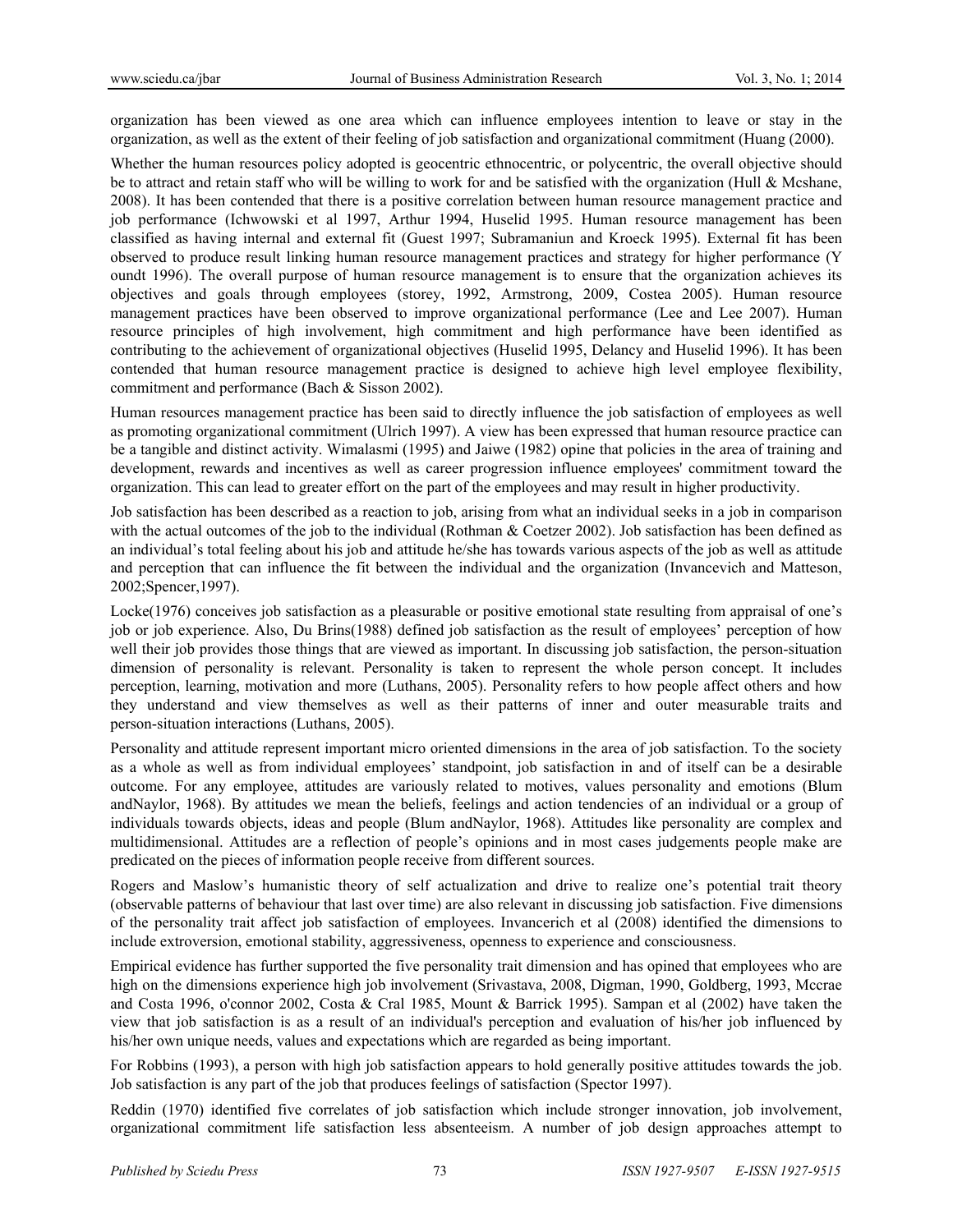incorporate satisfaction into work. This is based on the assumption that workers contribute more if they are happy and feel they are contributing something of value (Petty et al 1984).

Job satisfaction is a general attitude which is the result of many specific attitudes in three areas namely, specific job factors, individual characteristics and group relationships outside the job (Blum & Naylor 1968). For Action and Golden (2003), human resource practice apart from creating job satisfaction, increases employee morale as well as enhancing job discipline. Obviously job discipline increase employee efficiency and would tend to promote professionalism at work. Adequate compensation, training and development, enabling work environment and fringe benefits enhance job satisfaction which is the result of good management practice. (Moncarz et aI, 2009,Deckop et aI, 2006) . It has been suggested that employees with opportunity for career development tend to have higher job satisfaction (Harrell and Tzaforir 1999. Locke (1976) takes the view that job satisfaction is predominantly premised on the way employees perceive their needs.

The result of some studies have shown meaningful relationship between job satisfaction and wages, management policy, working conditions, possibilities of promotion, gaining respect, the size of the organization and self development and achievement of the use of talents (Ergenc 198 2a; Sencer 1982; Kose 1985, Yincir 1990). Job satisfaction is so critical hence its absence leads to lethargy and reduces organizational commitment (Moser 1997, Levinson, 1997). It has also been pointed out that lack of job satisfaction is a predictor of quitting a job (Jamal 1997, Alexander et al 1997). Research findings indicate that age, professional experience and level of wages, educational level all have meaningful relationship with job satisfaction (Kose 1985; Hamshari, 1983, Delia 1979; well-maker 1985; Vaugan and Dinn in Adeyemo 1997; Lynch and Verchin 1983). Many organizations recognise the importance of the potential link between job satisfaction and a number of desirable organizational outcomes (Ivancevich 2011). However, Ewards et al (2008) have taken a divergent view by contending that one of the most debated and controversial issues in the study of job satisfaction is its relationship to job performance or effectiveness.

# **6. Theoretical Base of the study/research**

Various theories have been postulated regarding human resources and human resources management practice and employee satisfaction.

Box all (1992) developed the social significance model of Human Resources Management. The model lies in the need satisfaction of personnel in the organization. The premise of the theory is that since these organizational personnel are drawn from the society, their effectiveness contributes to the welfare of the society. It is often said that a happy worker is not only happy at work place but also at home and in the society to which he makes positive contributions to the society. Wright and Me Mahan (1920) developed comprehensive framework on the impact and influence of human resources practice. Four of such influences tend to provide explanations for practices resulting from strategy considerations. Such theories include the resource based view and the behavioural model. Others which provide explanations for human resources practices include the resources Dependency theory and institutional theory.

The resources based theory of the firm (Barney 1991) takes the view that firm resources are key determinants of its competitive advantage only by creating value in a way that provides difficulty for competitors to copy or imitate. Indicators of the potential of firm's resources to competitive edge include rareness, values, substitutability and limitability. The theory takes the view that in order to have competitive advantage the resources available to competing firm must be variable among competitors and those resources must be rare. Human resources practices greatly influence organizations activities and can be used to gain competitive advantages (Schuler and Mcmillan 1984).

The behavioral based contingency theory tries to illucidate practices designed to moderate and influence attitude and behavior and emphasizes the instrumentality of such practices in achieving organizational goals and objectives.

# **7. Study Methodology**

The study adopted a survey research design which measures two variables independent variable and dependent variable. The independent variable is recruitment and selection, training and development, performance appraisal and compensation while the dependent variable is perceived job satisfaction.

# *7.1 Sample Population*

The population is the staff of Nigeria breweries, a manufacturing firm based at Ibadan, south west Nigeria. The total population is 700 employees out of which 250 were drawn. The sample included management staff, senior and junior staff of the firm. Stratified random sampling was used to collect the data. This was to ensure that different categories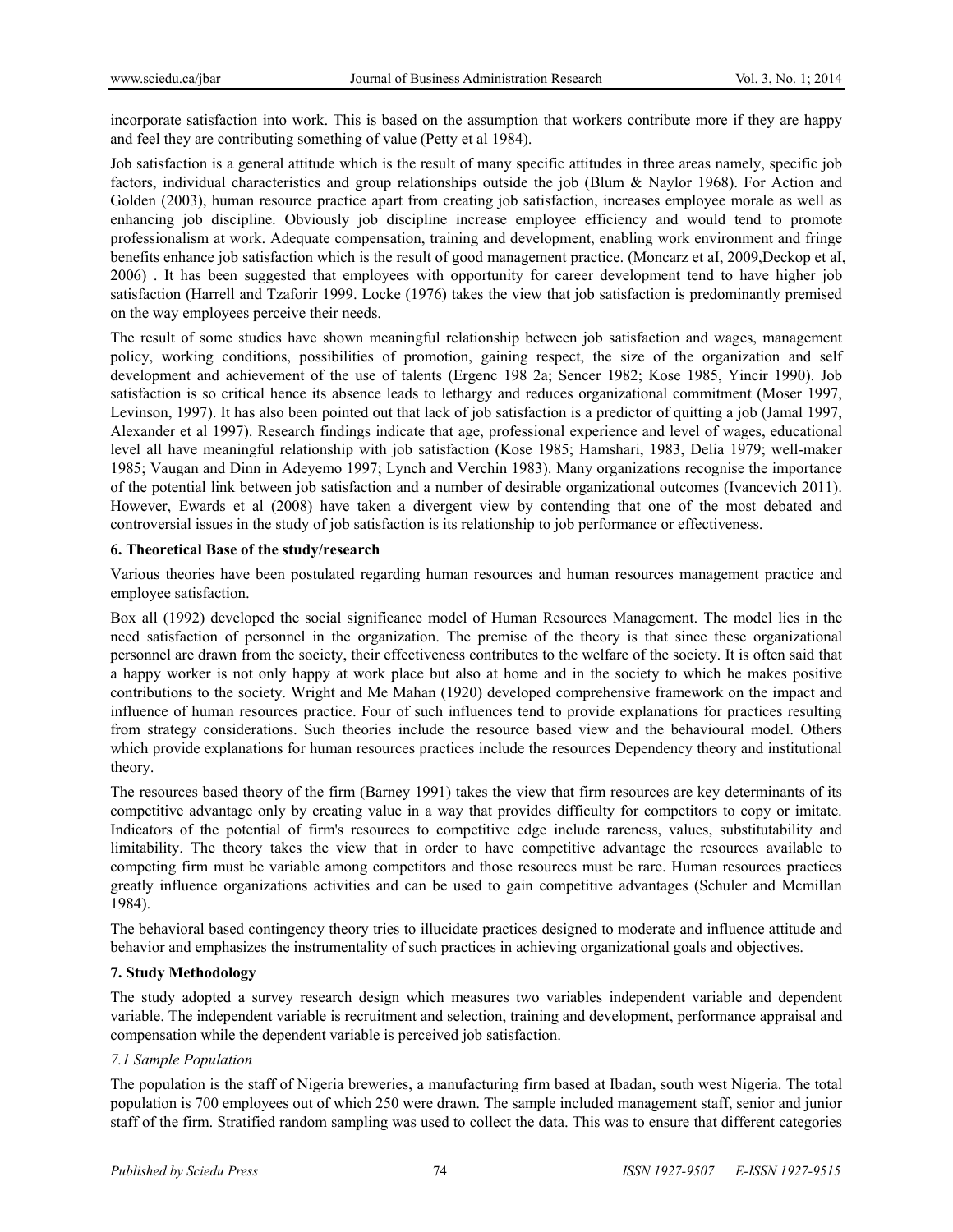of staff were covered. This was Three hundred and fifty questionnaires were distributed out of which 230 were retained and found usable for analysis.

### *7.2 Research Instrument*

Questionnaire was used to collect data for analysis. The questionnaire was divided into six sections. Section A has to do with demographic characteristics of the respondents while Section B to E are concerned with the scale of human resource practice. The scale of human practice is a twenty three item questionnaire adapted from a scale developed by Mansour (2011). The scale comprises recruitment and selection (C) 3 items; training and development (B) 5 items; performance appraisal (D) 6 items; compensation section E (9 items). Likert-type scale of five points with values ranging from 1 to 5 was used. The scale ranged from 1 (strongly disagree to 5 (strongly agree). The scale had a reliability coefficient of .84 Section F of the questionnaire of twenty five items measured job satisfaction. The job satisfaction scale was adapted from a scale developed by Getahun et al (2006) with a Likert scoring format ranging from strongly agree (5) to strongly disagree (1) The alpha reliability coefficient for the job satisfaction variables are reward system 0.84, job related stress 0.76, job meaningfulness 0.80, training 0.59 and supervisory role 0.71

### *7.3 Validity and Reliability of the Instrument*

The research instrument were revalidated and the Cronbach alpha coefficients obtained include recruitment and selection .62, training and development .79; performance appraisal .79, compensation .70 and job satisfaction .92.

### **8. Data Presentation, Analysis and Interpretation of Results**

The analysis of the data collected was carried out and the results together with the interpretation of the results are presented here. The data was analysis using descriptive statistics, Pearson's correlation techniques and regression analysis.

# *8.1 Analysis of demographic data*

Table 1-5-Descriptive statistics of demographics

| Sex        |     | Frequency Percentage |
|------------|-----|----------------------|
| Valid Male | 142 | 64.3                 |
| Female     | 79  | 35.7                 |
| Total      | 221 | 100.00               |

# Table 2- showing age distribution of respondents

| A            | Frequency | Percentage |
|--------------|-----------|------------|
| 18-25        | 19        | 8.6        |
| 26-35        | 115       | 52.0       |
| 36-45        | 81        | 36.7       |
| 46-55        | 6         | 2.7        |
| 56 and above | 0         | 0          |
| Total        | 221       | 100        |
|              |           |            |

Table 3- showing marital status of respondents

| <b>Marital Status</b> | Frequency    | Percentage        |
|-----------------------|--------------|-------------------|
| Single                | 146          | 66.1              |
| Married               | 63           | 28.5              |
| Divorced              | 12           | 54                |
| Separated             | $\mathbf{0}$ | $\mathbf{\Omega}$ |
| Total                 | 221          | 100.00            |
|                       |              |                   |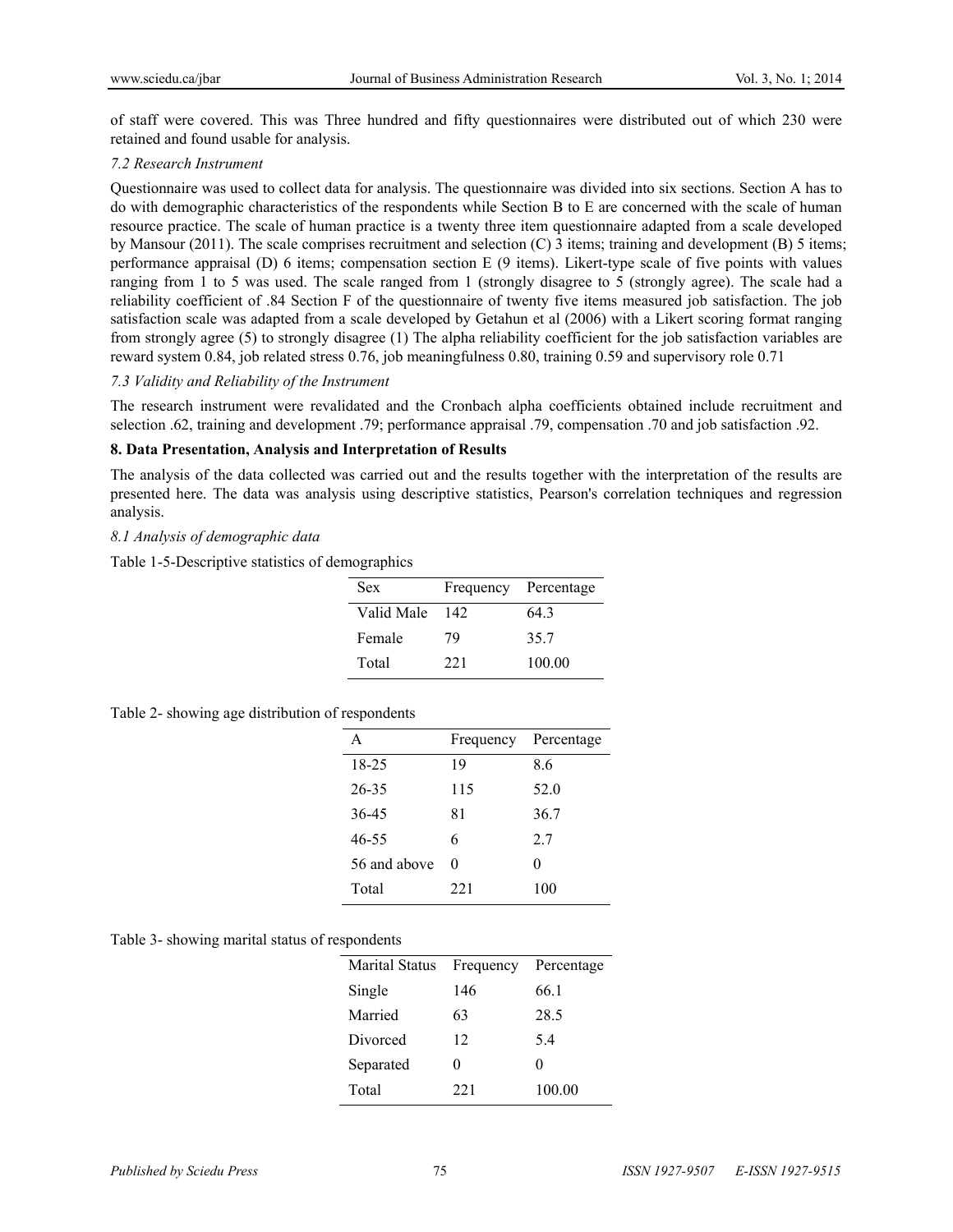### Table 4.- showing Educational Background of Respondents

| Educational Background Frequency |          | Percentage |
|----------------------------------|----------|------------|
| Postgraduate                     | 100      | 45.2       |
| <b>B.SC/HND</b>                  | 89       | 40.3       |
| <b>OND/NCE</b>                   | 27       | 12.2       |
| <b>SSCE</b>                      | 5        | 23         |
| Primary School                   | $\theta$ | 0          |
|                                  | 221      | 100.00     |
|                                  |          |            |

#### Table 5- Showing the Nature of Business

| Nature of Business | Frequency | Percentage |
|--------------------|-----------|------------|
| Trading            | 32        | 14.5       |
| Manufacturing      | 107       | 48.4       |
| <b>Services</b>    | 82        | 37.1       |
| Total              | 221       | 100.00     |

#### Table 6-Showing the Cadre of Respondents

| Cadre            | Frequency | Percentage |
|------------------|-----------|------------|
| Management Staff | 34        | 154        |
| Senior Staff     | 107       | 48.4       |
| Junior staff     | 80        | 36.2       |
| Total            | 221       | 100.00     |

#### Table 7- showing the Cadre of Respondents

| Frequency | Percentage |
|-----------|------------|
| 26        | 11.8       |
| 22        | 99         |
| 74        | 33.5       |
| 39        | 176        |
| 18        | 82         |
| 31        | 14 0       |
| 11        | 40         |
| 221       | 100.00     |
|           |            |

Source: field survey 2013

Table one indicates that 142(64.3%) of the respondents are male while 79(33.7%) are female. Table 2 shows the age distribution of the respondents. From the table it can be observed that 19(8.6%) of the respondents are within the age bracket of 18-25years, 115(52%) are between 26-35years, 6(2.7%) are between of 46-55years. The age structure of the organization under study seems to be normal.

Table 3 shows that 146(66.1%) of respondents are single, 63(28.5%) are married, 12(5.4%) are divorced.

Table 4 shows the educational background of the respondents. The table indicates that 1 00(45.2%) of the respondents have postgraduate qualification, 89(40.3%) have first degree or higher National Diploma Certificate,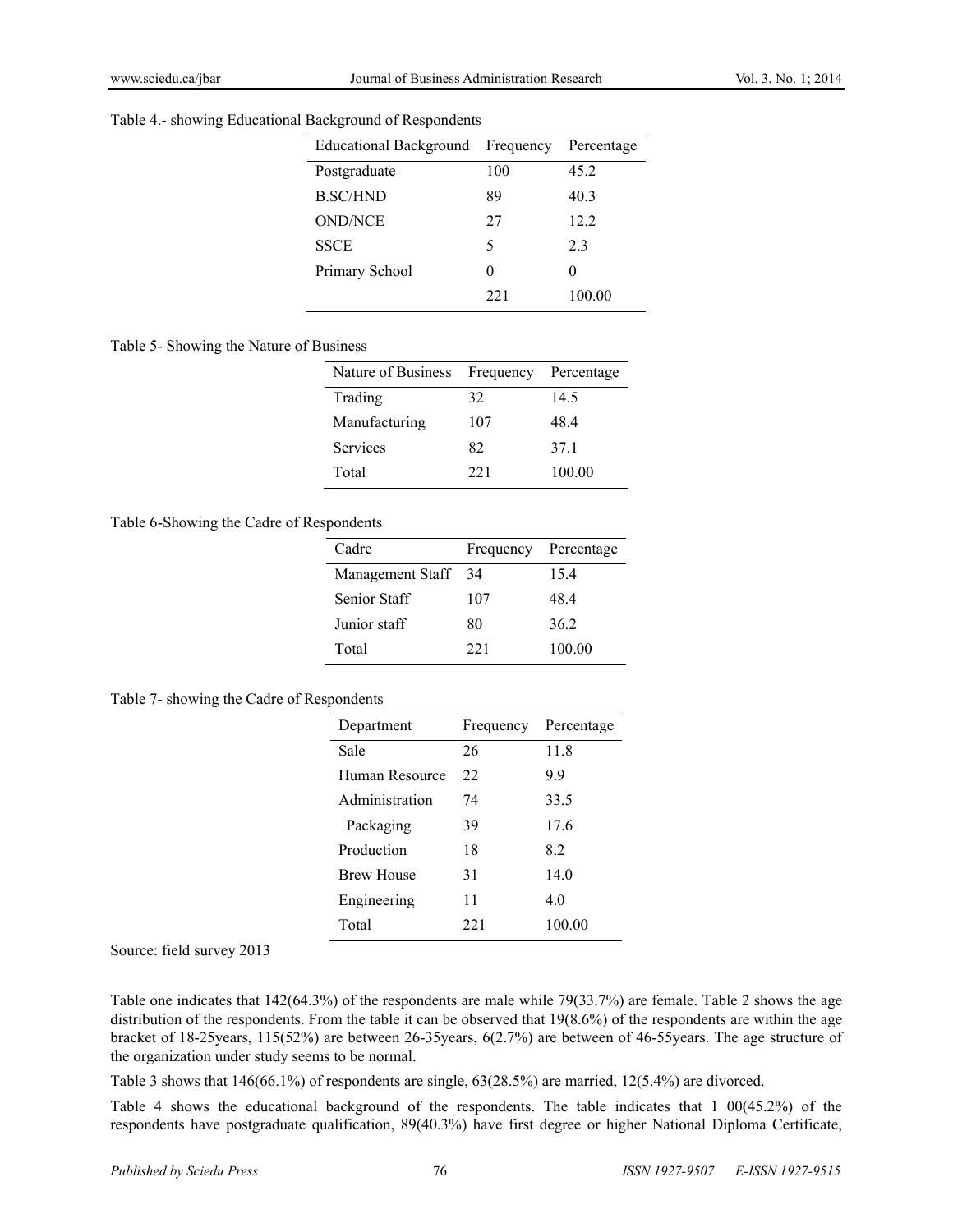27(12.2%) have ONDINCE certificate while 5(2.3%) are secondary school certificate holders. It would seem from the table that this organization attaches great importance to having highly qualified personnel with 45.2% as being postgraduate certificate holders. Table 6 indicates that 34(15.4%) of respondents are management staff, 107(48.4%) are senior staff, while 80(36.2%) are junior staff. Table 7 shows the distribution of the respondents by Departments. The table indicates that 49(22.19) are from human resources, 74(33.5%) are from administration, 39(17.6%) are from sales, 14(6.3%) are from production. The data shows a fair distribution of the respondents by Departments.

### *8.2 Testing the hypotheses*

In testing hypothesis one, regression analysis was employed while correlation analysis was carried out for other hypotheses.

**Hypothesis I:** Training and development, recruitment and selection, performance appraisal and compensation can jointly and independently predict job satisfaction.

Table 8- showing the summary of recruitment and selection, training and development performance appraisal and compensational will jointly and independently predict job satisfaction.

| Variable                              | F-ratio Sign of p R $R^2$ Adj $R^2$ B T |                      |  |               |       |
|---------------------------------------|-----------------------------------------|----------------------|--|---------------|-------|
| Recruit and selection                 |                                         |                      |  | 213 3.570 018 |       |
| Training and Development 34.911 0.001 |                                         | $.629$ $.303$ $.302$ |  | $.028$ 2.350  | - 027 |
| Performance Appraisal                 |                                         |                      |  | $.187$ 2.818  | .014  |
| compensation                          |                                         |                      |  | 104 3.526     | .009  |

Table 8 above shows that the relationship between human resources management practice and employee job satisfaction is significant F= (34.911), R= .629, R<sup>2</sup>.303, adj. R<sup>2</sup>.302. P<.05). The in dependent predictor variable jointly account for a variation of about 30.3 in job satisfaction. The relative contributions and levels of significance of the various independent variables include the following: recruitment and selection ( $\beta$ =.213, p<05), training and development (β=1.04,p<05). From the above result it can be concluded that the independent variables, recruitment and selection, training and development, performance appraisal and compensation jointly and independently predict job satisfaction. The hypothesis is accepted.

Hypothesis ІІ- There is a significant relationship between recruitment and selection and job satisfaction.

Table 9. is summary of Pearson's correlation analysis showing the significant relationship between recruitment and selection and job satisfaction.

| <b>Variable</b>                         | <b>Mean</b> Sts Deviation N | R                 | Remark |
|-----------------------------------------|-----------------------------|-------------------|--------|
| Job Satisfaction and                    | 39446 60220                 | 221 .245 .000 Sig |        |
| Recruitment and Selection 4.5595 .29999 |                             |                   |        |

#### **Sig at .05 Level**

The above table indicates that there is a significant relationship between Recruitment and selection and job satisfaction ( $r=245$ , N=221, P<.05). It can influence job satisfaction hence, the hypothesis is accepted.

Hypothesis 3: There is a significant relationship between training and development and job satisfaction.

Table 10. Summary table of pearson's correlation analysis, showing the significant relationship between training and development and job satisfaction.

| variable                              | Mean        | Std Dev. N R |                   |            | Remark |
|---------------------------------------|-------------|--------------|-------------------|------------|--------|
| Job satisfaction                      | 3.9446 6022 |              | $221 \quad .103*$ | $.000$ sig |        |
| 2156, Training and development 4.7366 |             |              |                   |            |        |

\*sig. at .05 level.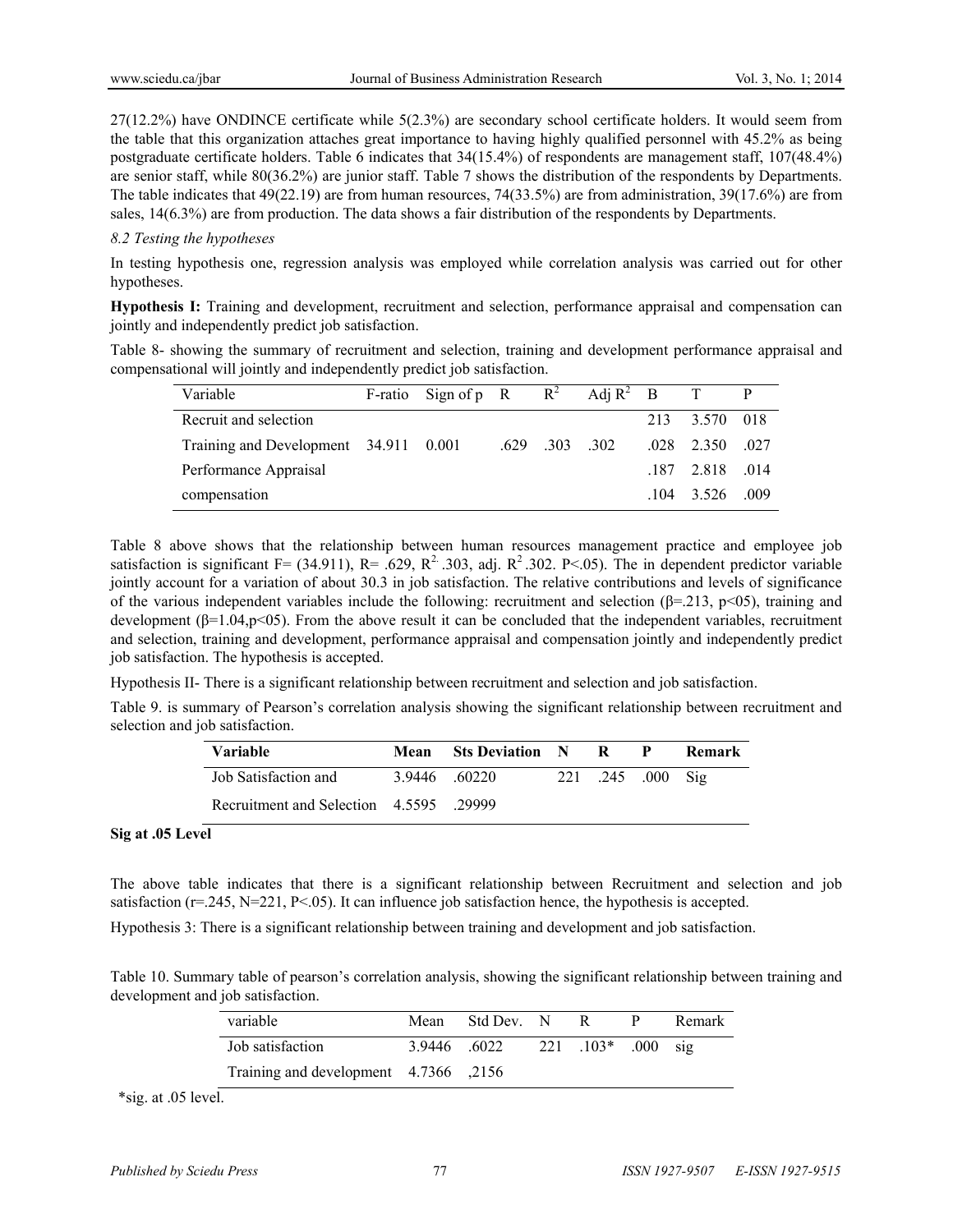The table above shows that there is a significant relationship between training and development and job satisfaction  $(r=103^*$ , p<.05), it can be concluded based on the above result that training and development influence job satisfaction hence the hypothesis is accepted.

Hypothesis 4- there is a significant relationship between performance appraisal and job satisfaction

Appraisal and job satisfaction

| Variable                            | Mean         | Std. Dev. N R |                     | <b>Remark</b> |
|-------------------------------------|--------------|---------------|---------------------|---------------|
| Job satisfaction                    | 3.9446 60220 |               | 221 .278** .000 Sig |               |
| Performance Appraisal 4.5505 .28794 |              |               |                     |               |

\*\* Sig at .01 level.

Table eleven (11) above shows that there is a significant relationship between compensation and job satisfaction  $(r=540**, N=221, p<01)$ . The result indicate that compensation can influence job satisfaction hence, the hypothesis that there is a significant relationship between compensation and job satisfaction can be accepted

# **9. Conclusion**

The study found a positive relationship between job satisfaction and human resource management practice represented by recruitment and selection, training and development, performance appraisal and compensation. The result of the study is consistent with the finding of Husfield (1995) Khwowski et al (1997)

Job satisfaction is the result of various attitudes possessed by an employee/s (Blum & Naylor 1968). The result of this study is consistent with Blum and Naylor's (1968) position to the extent that attitude are related to the job and are concerned with specific factors as compensation (wages). The result of the study is also in tandem with the findings of Kovanch (1995).

The results of the study also have highlighted the importance of positive human resource management practice in the organizational scheme of things since job satisfaction which is an emotional thing tends to influence other job events at work. This is in line with the findings of (Cropanzano 1996). The results of the study also indicate the critical importance of appropriate and positive human resource management practice in bringing out the best from an organization's employees.

The overall conclusion from the result of the study is that recruitment and selection, training and development, performance appraisal and compensation (human resource management practice variable) can jointly and independently predict job satisfaction.

# **10. Recommendations**

The following recommendations are made bearing in mind the importance and criticality of the issues highlighted by the results of the study

- 1) Human resource management practice in any organization should be given the seriousness it deserves by ensuring that human resource policies are well enunciated, only trained professionals handle human resource issues and that procedures are understood by employees.
- 2) Organizations should create the enabling environment that brings out the best out of employees and gives them job satisfaction by adopting humane management style, creating friendly environment.
- 3) The human resource in the organization should be given its pride of place in the organization since it is the only animate asset of the organization that breathes life into other assets. Hence, human resource should be handsomely rewarded and should be involved in corporate strategy.
- 4) Methods of attracting people into the organization should be such that it positively discriminates in order to bring in the best into the organization. This requires that personnel and job specifications are clearly articulated, performance predictor variables should be identified and understood by those managing the recruitment and selection function.
- 5) The human resource management practice in place should be geared· towards retaining the best for the organization for the sake of increasing productivity and reducing cost of recruitment. This should be done through appropriate regular training, offering competitive salary and introduction of attractive incentive schemes better than those of the competitors.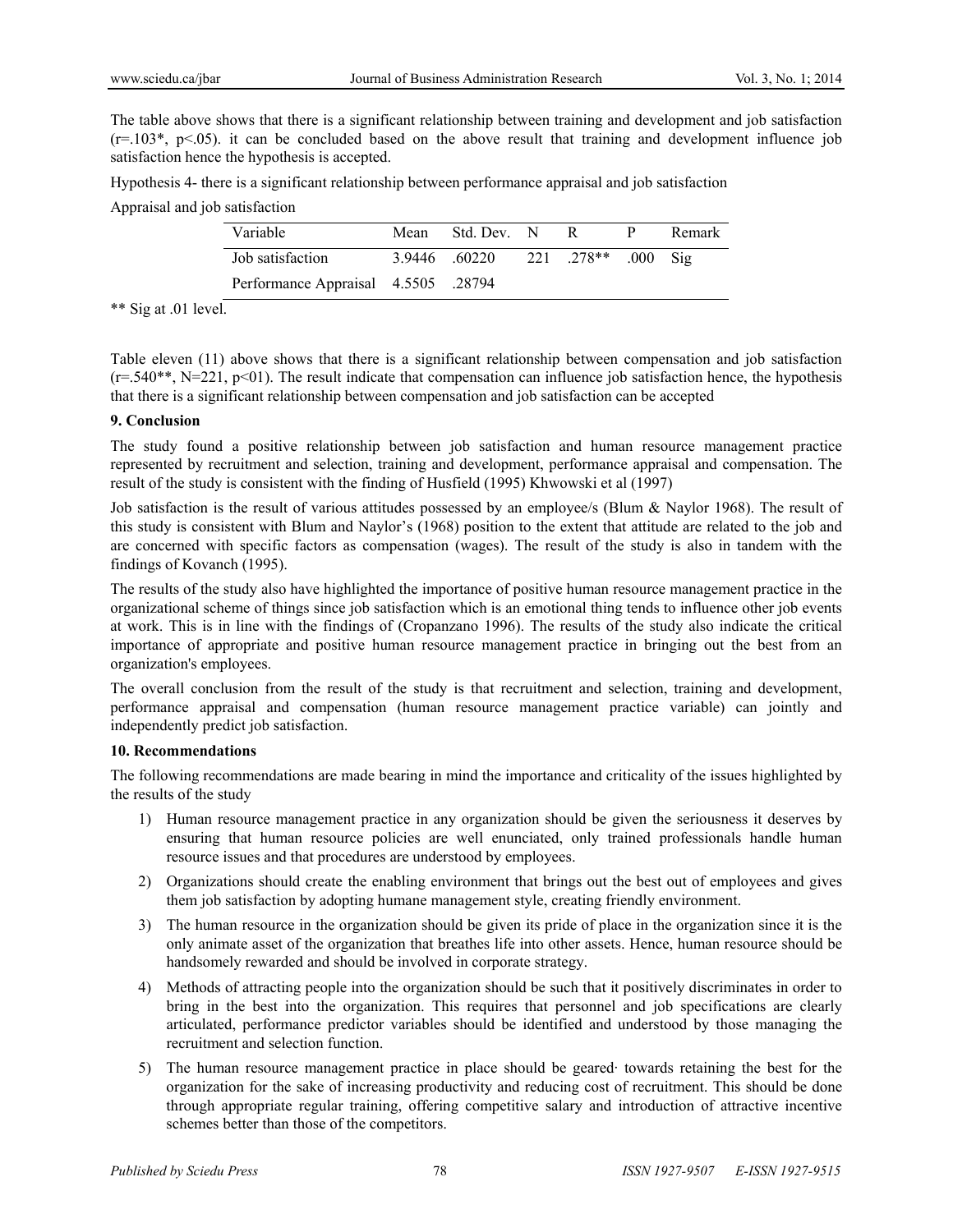#### **References**

- Abowd, J.M. (1990). Does performance-based compensation affect corporate performance? *Industrial and Labour Relations Review* 43; 52-73. http://dx.doi.org/10.2307/2523571
- Armstrong, Micheal. (l995). *A Handbook of personnel Management Practice*: London. Kongan p.557.
- Baird, L & Meshoulam, I. (1988). Managing the two fits of strategic human resources management. *Academy of management Review*, l3: 116-28.
- Barney, J.B. & Wright, P.M. (1988). On becoming a strategic partner: The role of human resources in gaining competitive advantage. *Human Resource Management*, 37 (1), 31- 46. http://dx.doi.org/10.1002/(SICI)1099-050X(199821)37:1<31::AID-HRM4>3.0.CO;2-W
- Beach, Dales. (1980). *Personnel: the management of people*. New York McMillan P 362.
- Boxall, P.F. (1992). "Strategic Human Resources Management: Beginning of a new theoretical sophistication" Human Resources Management Journal N02, 1992.
- Branham, L. (2005). The 7 hidden reasons why employees leave: How to recognise the subtle signs and act before it's too late. New York, NY, Amcon.
- Blum M, L and Naylor, J.C. (1968). Industrial Psychology, Harper and Row, publishers 364-390.
- Cascio, Wayne. (1995). managing Human Resources, NY: McGraw-Hill, p 341.
- Cole, G.A. (1993). *Personnel Management- Theory & Practice*, London: DO publications p447.
- Deveshwar, Y.C. (1999). Proceedings of Annual General meeting, ITC Ltd, Calcutta, July 30, 1999.
- Dowling, P.J, Schuler, RS. And Welch, D.E. (1994). International Dimensions of Human Resource Management, Belmont, CA: wadsworth.
- Edwards, B.D, Sussanne, T.B, Winfred Arthur Jr, Decuir, A.D. (2008). Relationship between facts of job satisfaction and Task and contextual performance. *Applied Psychology*, 57, No 3 July 2008. http://dx.doi.org/10.1111/j.1464-0597.2008.00328.x
- Flippo, E.B. (1984). Personnel Management New York, McGraw Hill P 239.
- Gerhart, B & Milkovich, G.T. (1990). Organisational differences in managerial compensation and financial performance. *Academy of Management Journal*, 33; 663- 91. http://dx.doi.org/10.2307/256286
- Ghoshal, S. (1999). Competing on Human capital" The economic Times, June 11, 1999 pp. 1-2 (supplement.)
- Golden, K.A & Ramanujam, V. (1985). Between a dream and a nightmare: On the integration of human resource management and strategic business planning. *Human Resource management* 24(4): 429-452. http://dx.doi.org/10.1002/hrm.3930240405
- Greer, C.R. (1995). strategy and Human resources: A General Management prospective. Eagle wood cliff New Jersey: prentice Hall.
- Griffeeth, RW & Hom, P.W. (2001). *Retaining valued Employees.* Thousand Oaks, CA sage.
- Guest, D. (1989). "personnel and human Resource Management: can You tell the difference? Personnel Management, January p. 48-51.
- Hassan, S.M.J. (1992). Human Resource Management in a new Era of Globalism Business forum 17(1), Loss Angles, Winter, 56-66.
- Herderson, R.I. (1984). *Performance Appraisal,* New Jersey: prentice Hall p. 168.
- Hill G.W & Mcshane, S.L. (2008). *principles of management,* McGraw Hill Irwin p 284-344.
- Huselid, M.A (1995). The impact of human resource management practices on turnover, productivity and corporate financial performance. *Academy of management journal*, 38:635-672. http://dx.doi.org/10.2307/256741
- Huselid, M.A, Jackson, S.E & Randall, RS. (1997). *Technical and strategic human resources management effectiveness as determinants of form performance.*
- Irwin, J.G, Hoffman, J.J & Geiger, sc. (1998). The effect of technological adaptation on organisational performance: organisation size and environmental munificence as moderators. *The international Journal of Organisation Analysis*, 6(1): 50-64. http://dx.doi.org/10.1108/eb028878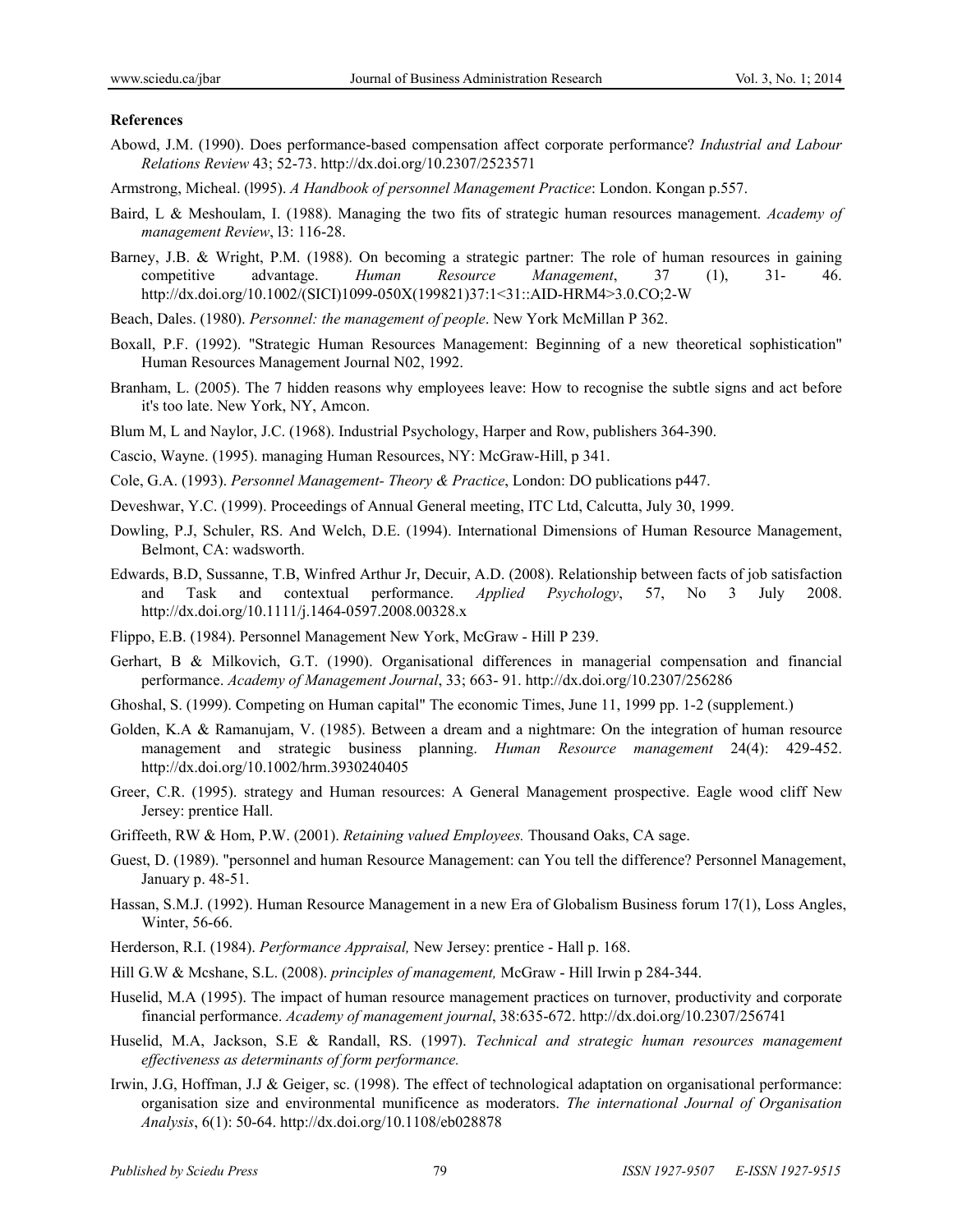- Ivancevich, J.M, Konopaske, R. & Matteson, M.T. (2008). *Organisational Behavioural Management*, New York. P153.
- Juctus, Michael. J. (1980). Personnel Management Home wood in Richard D Irwin p40.
- Jackson, S.E, Schuler, R.s. (1995). Understanding human Resource Management in the context of organisation and & their environments. In M.R Rosenliseig and L.W Porter (Eds) *Annual Review of psychology* vol. 46, 237-364. Palo Atto.
- Judge, T.A, Heller, D & Mount, m.k. (2002). Five factors model personality and job satisfaction: in Juhary Ali & Bawa, M.A. 1999. Human resources management in context.
- Kerr, J.L & Slocum, 1.W. (1987). Linking reward systems and corporate cultures. *Academy of Management Executive*, 1 (2), 99-108. http://dx.doi.org/10.5465/AME.1987.4275817
- Kinick, I. & Mikee Kyan, F.M, Schviesheim & Carson, K.P. (2002). Assessing the construct validity of Job Descriptive index: A Review & Meta-Analysis*: Journal of Applied Psychology* Feb. 2002, p 14-32. http://dx.doi.org/10.1037/0021-9010.87.1.14
- Lawlor, E.E & Mohrman, S.A. (l987). Unions and the new management, *Academy of Management Executive,*  293-300.
- Leonard, 1.S. (1990). Executive pay and Firm Performance. *Industrial & Labour Relations Review*, 43: 13-29.
- Locke, E.A. (1976). The Nature and Causes of Job Satisfaction: in M.D. Durnet(ed). *Handbook of Industrial and Organizational Psychology.* Rand Mcnaily Chicago p 1300.
- Legge, Karen. (1989). Human resources management. A critical analysis. In John Storey (Ed) *New perspectives in human resources management,* London, Routledge.
- Legge, Karen. (1999). Human Resource management: Rhetorics and Realities, New York McMillan.
- MacDuffie, 1.P. (1995). Human Resource bundles and manufacturing performance: Organisational logic and flexible production systems in the world auto industry. *Industrial and Labour Relations Review* 48: 197-22l. http://dx.doi.org/10.2307/2524483
- Majchrzak, A. (1988). *The Human side of factory automation,* San Francisco Jossey Bass.
- Mansour, M. (2011). Human Resources Practices: Impact on firm performance: An Empirical Study. A conference paper delivered at Dubai conference organized by World Business Institute, Australia.
- Maslow, A.H. (1954). *Motivation and Personality*. New York: Harper and & Row.
- Mathieu, J.E & Zajac, D. (1990). A Review and meta-Analysis of the Antecedents, Correlates and consequences of organisational commitment*. Psychological Bulletin*, September 1990, p 171-194. http://dx.doi.org/10.1037/0033-2909.108.2.171
- Mauren LA, Anke, Avn & Marshall Shmink. (2008). Industrial Moral Development and Ethical climate: The influence of person - organisation fit on job attitudes. *Journal of Business Ethics,* 77, N03, Feb 2008.
- McGree, R.R & Costa, P.T. (1996). Toward a new generation of personality theories; theoretical contexts for the five factor model of the five factors model in relation to popular personality assessment.(9).
- Milkovich, G,T & Boudrean, J.W. (1998). *Human Resources Management,* Homewood III, in Richard D, Irwin p.6.
- Miles, R.E & Snow CC. (1984). Designing Strategic human Resources systems organizational Dynamic 16,36 -52.
- Morrsi, J. (1978). *Management Development and Development Management in Burgoyne,* J.K Stuart, M (Eds). Management, Development: context & strategies. Goner press.
- Nambudiri, CNS & Saiyadain, M.S. (1978). Management Problem and Practices India and Nigeria*. Journal of world business*, Greenwich Summer.
- Nee, O.P & Khatri, N. (1999). Emerging Strategic Human Resources management issues in singapone. In Daing N 1, Ishak, I, Mohammed, J, Yusseru, Z and Ahmad, Z.A (Eds). Reinventing Asian Management for Global Challenges, proceedings of the third Asian Academy of Conference, 1999: 311-320.
- Noe, R.A, Hollenbeck, J.R, Gerhart, B & Wright, P.M. (1997). *Human Resources Management, Gaining competitive Advantage.* 2nd Ed. Singapore McGraw Hill.